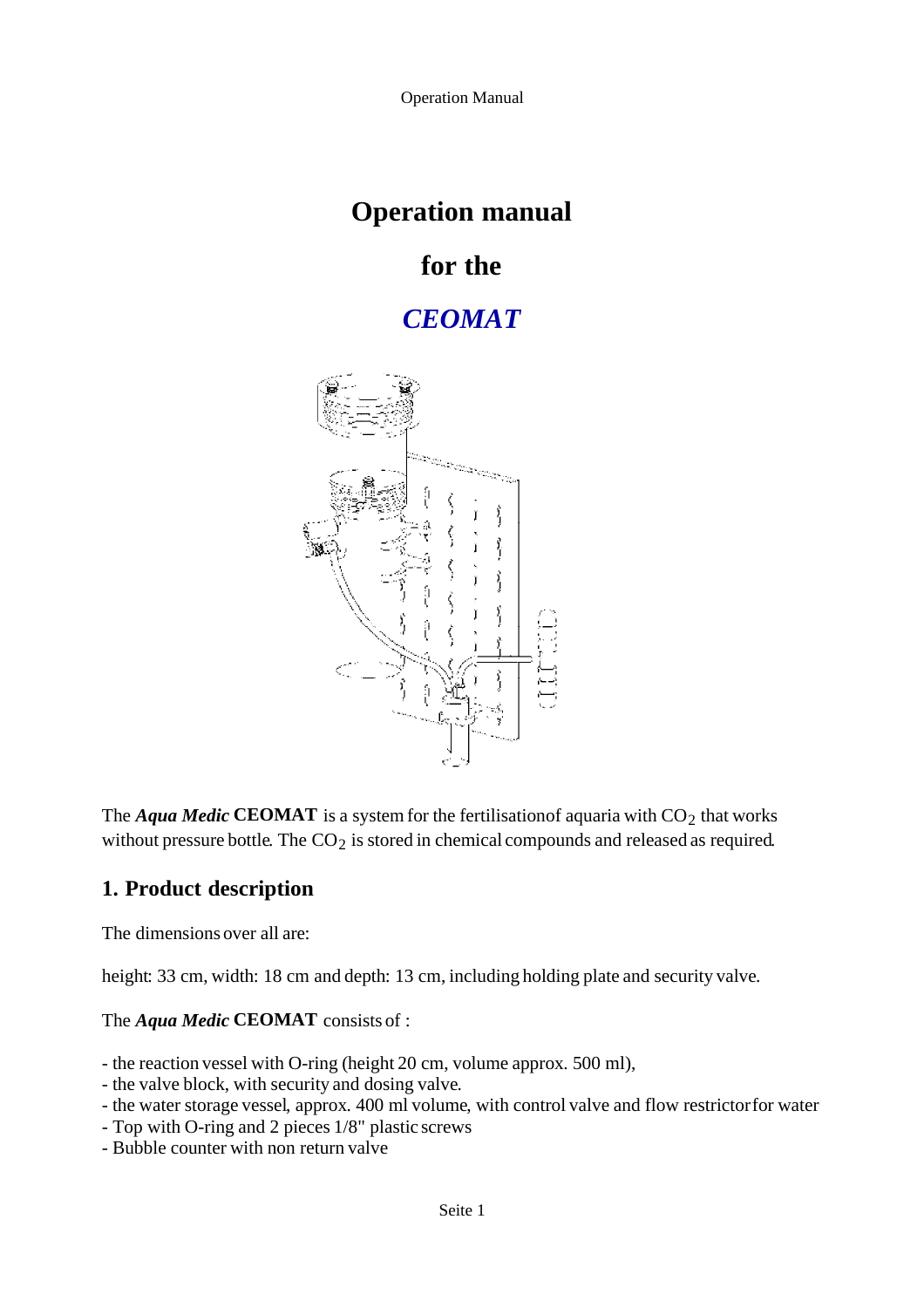- Holding system for wall mounting, including 4 screws and plugs

 $-CO<sub>2</sub>$  tube

## - **CEOPACK** material for 2 fillings

## **Fig: CEOMAT**



## **2. Theory/Function**

The fertilisation of fresh water aquaria with  $CO<sub>2</sub>$  has been widely established in the last years. It is now regarded to be the basic technology for good plant growth. For sea water aquaria,  $CO<sub>2</sub>$  is necessary for the calcium reactor.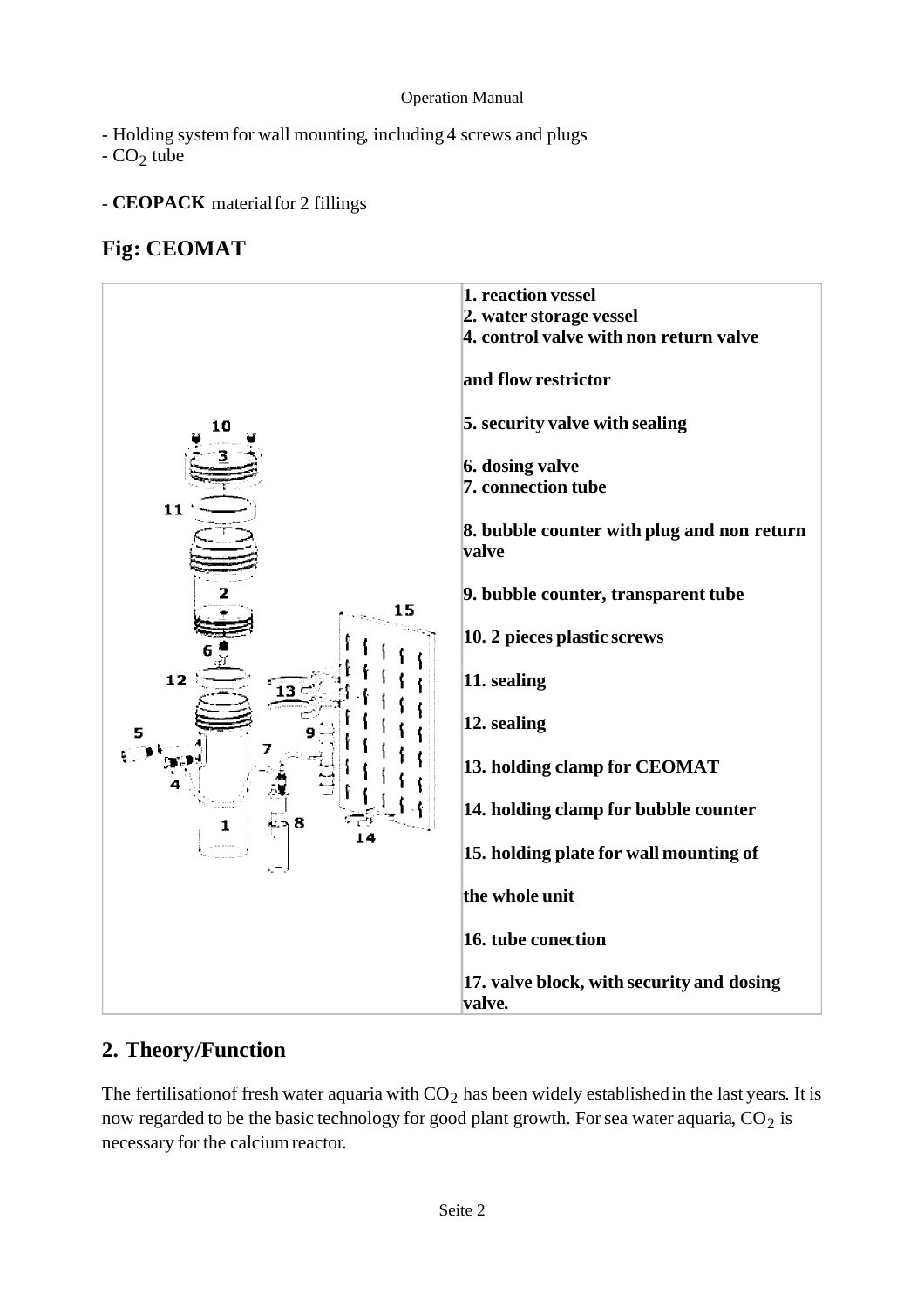Up to now, for an effective  $CO_2$  fertilisation, pressure bottles had to be used. The refilling of the bottles is difficult and has to be done by professionals. This is not consumer friendly because of the difficulties of refilling and bottle changing.

The *Aqua Medic* CEOMAT is a completely new technology of  $CO_2$  fertilisation. A mixture of chemicals, containing carbondioxide, reacts with water. During this reaction, a definite amount of  $CO<sub>2</sub>$  is set free and can be used - like the  $CO<sub>2</sub>$  from a pressure bottle. The chemical compounds are food approved and nontoxic. The remaining liquid or salty material can be discarded.

The **CEOMAT** consists of 2 vessels, one above the other. The upper vessel contains water, the lower one (the reaction vessel) the  $CO<sub>2</sub>$  powder. The connection between both vessels consists of the control valve with the flow restrictor. Water is dripping through this system from the upper into the lower vessel. This water starts the chemical reaction and  $CO_2$  is released. This  $CO_2$ production causes a rise of pressure in the reaction vessel. Due to this overpressure, the control valve closes and thus prevents that more water drips down. Via the dosing valve,  $CO<sub>2</sub>$  can now be directed into the aquarium. Due to the  $CO<sub>2</sub>$  consumption, the pressure in the reaction vessel drops. If the whole  $CO<sub>2</sub>$  is used, the control valve opens and allows more water to drip into the reaction vessel. The reaction starts again.

If, in the beginning, the dosing valve is opened wide and too long, too much water drips into the reaction vessel and a high pressure is produced. New water enters the reaction vessel only if the whole  $CO<sub>2</sub>$  is used and the overpressure is gone. It is better, to allow only little water to enter the reaction vessel. The smaller the pressure differences is in the reaction vessel, the better the bubbles can be adjusted at the dosing valve.

If, caused by misoperation or clogging of the control valve, the pressure in the reaction vessel rises too high, it is automatically released by the security valve.

# **3. Mounting**

Firstly, the mounting plate has to be mounted at a suitable place at the wall or in the cabinet of the aquarium. The holding clamps of the **CEOMAT** and the bubble counter can be hanged into the mounting plate.

As shown in the figures, the **CEOMAT** and the bubble counter can be pressed into the clamps. Take care not to break the bubble counter. The bubble counter is filled with water for 2 cm, so that the small inner tube is submerged and the bubbles can be counted.

From the bubble counter, the  $CO_2$  is directed to the Calcium reactor, the  $CO_2$ -reactor or into the filter. The delivered T-reduction piece can be used to connect the  $CO<sub>2</sub>$  tube to the suction side of a cannister filter.

## **4. Starting**

First the **CEOMAT** is dismounted. The dosing valve is closed completely. Now the water storage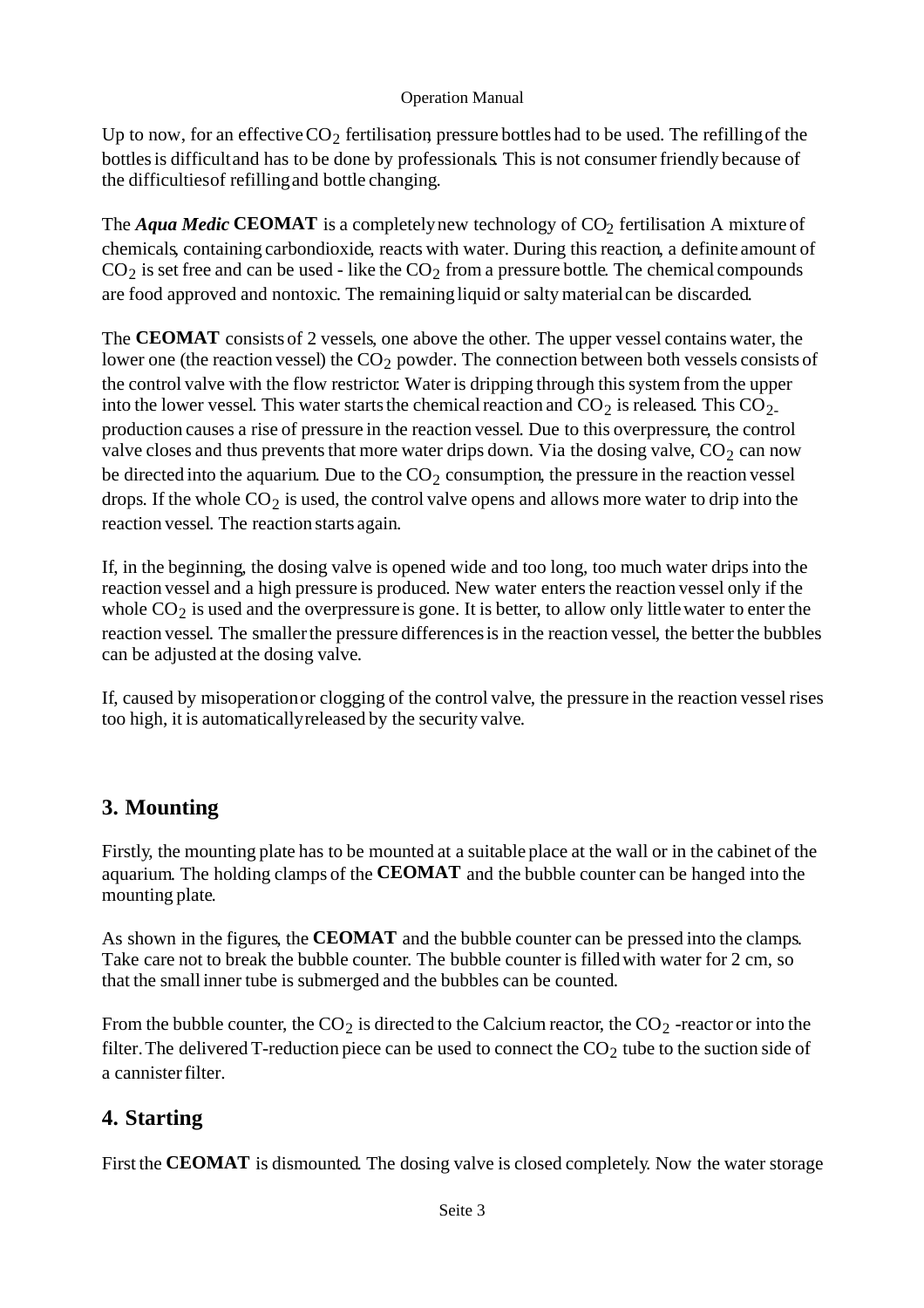vessel is removed from the reaction vessel. The following points have to be controlled:

- if the control valve and the flow restrictor are clean and correctly mounted. Residues from  $CO<sub>2</sub>$ powder or the solution have to be removed. **After flushing, let it drip with pure water for 30 seconds**.

- if the washer is clean and mounted correctly

## **Mixing of the CO2 powder**

Both components of the  $CO<sub>2</sub>$  powder have to be mixed carefully. The complete content of bag "A" and the complete content of bag "B" are mixed in a plastic can. Fill the mixture carefully into the reaction vessel of the **CEOMAT**. A very dust free method is to mix both components in a plastic bag**.**

Take care that no water contacts the powder, as the reaction starts immediately and  $CO<sub>2</sub>$  is released. Dry the reaction vessel precisely.

### **Start**

Now water can be filled into the water storage vessel and the top is closed. The **CEOMAT** is now pressed into the holding clamps and the tubes are connected. If the dosing valve is opened, water drips into the reaction vessel and the reaction starts.

During the start, the control valve may be blocked by an air cushion. Remove it with a slight suction at the  $CO<sub>2</sub>$  tube. Once started, the reaction runs automatically.

The **CEOMAT** is filled with air, over the powder. This air is directed into the aquarium with the first 100 ml  $CO<sub>2</sub>$ . If you suck the gas into a cannister filter (see below), this air is of course not dissolved in the water and fine bubbles leave the filter together with the cleaned water. During normal operation, if pure  $CO<sub>2</sub>$  leaves the **CEOMAT**, the bubbles have to dissolve completely on the cannister filter.

### **Adjustion**

The bubbles can be adjusted with the dosing valve and controlled at the bubble counter. The number of the bubbles is depending on the pressure in the **CEOMAT** (see Theory). The number of bubbles is changing with changing pressures in the **CEOMAT.** At the first day, you should re-adjust the bubbles from time to time. After that, the number should remain more or less constant.

# **5. Introduction of the CO<sub>2</sub> into the aquarium**

The introduction of the produced  $CO<sub>2</sub>$  from the **CEOMAT** into the aquarium differs in some important points from the pressure bottle: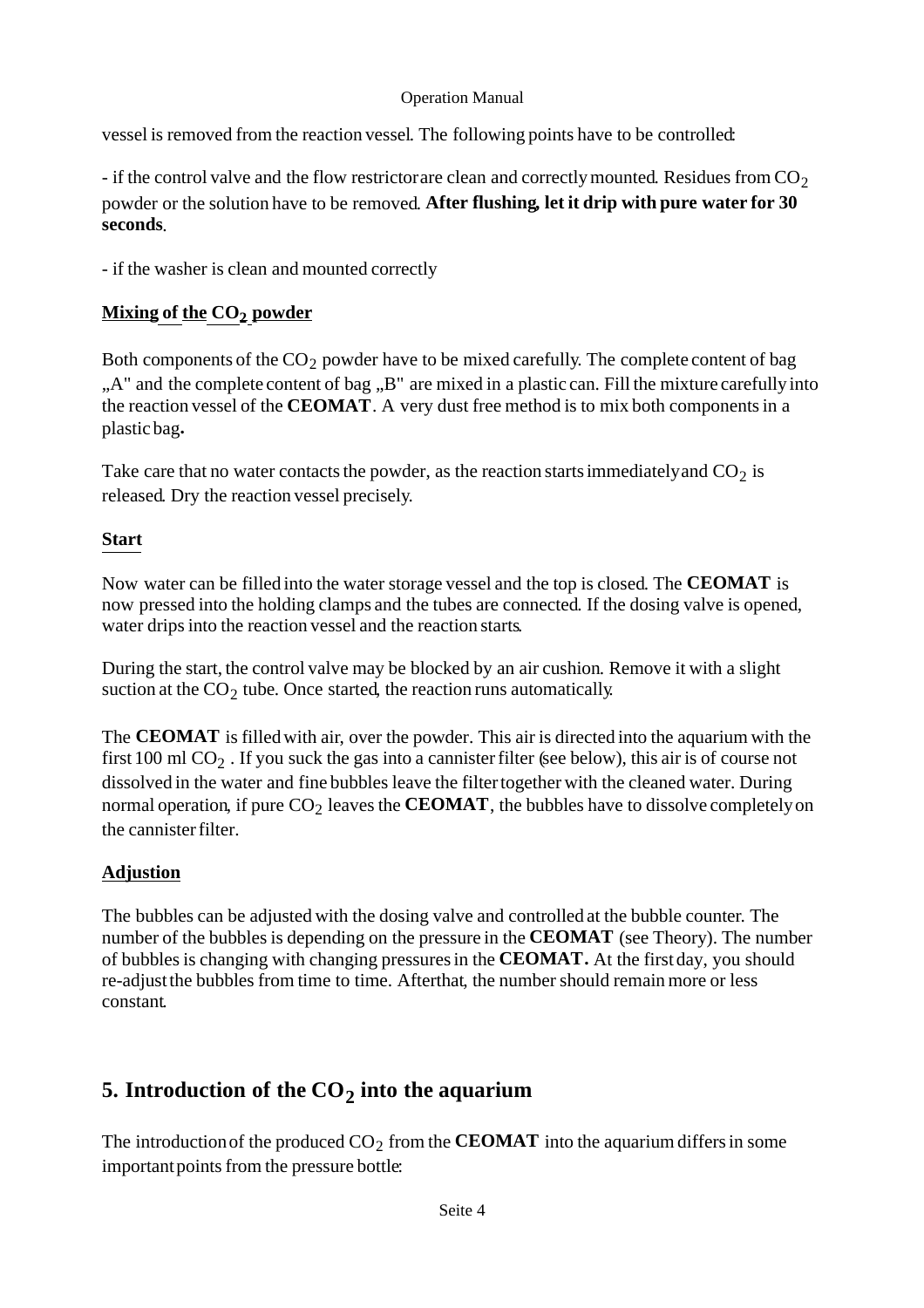Caused by the regular pressure changes in the **CEOMAT**, sometimes phases with very low pressure arise - shortly before the control valve opens and new water drips in. The  $CO<sub>2</sub>$ introduction into the aquarium has to be adapted to this. Some  $CO<sub>2</sub>$  systems on the market need a high prepressure - almost all reactors. This means, that the  $CO<sub>2</sub>$  introduction stops, before the control valve in the **CEOMAT** opens and new water drips in. For this reason, it is ideal to suck the  $CO<sub>2</sub>$  actively out of the **CEOMAT**. We recommend the following systems:

 $-$  In **freshwater aquaria**, the CO<sub>2</sub> can be directed to the suction line of a cannister filter  $-$  close to the suction port. Here we have the highest under-pressure to suck the  $CO<sub>2</sub>$  out of the **CEOMAT**. In the filter, the  $CO<sub>2</sub>$  dissolves completely and enters the aquarium together with the treated water. The needed reduction T-fitting is delivered with the **CEOMAT**. The  $CO<sub>2</sub>$  enriched water should not be introduced into the aquarium at the surface, with splashing, etc. With this, a great part of the  $CO<sub>2</sub>$  would be removed and blown into the air. The water should be introduced below the water level.

## What is the effect of the CO<sub>2</sub> introduction into the filter?

For the biology in the filter, the introduction of  $CO<sub>2</sub>$  is very positive. The nitrifying bacteria that oxidise ammonia to nitrate, need  $CO<sub>2</sub>$  for growth, like green plants. In filters that are heavily loaded with ammonium, a shortage of  $CO<sub>2</sub>$  may arise. This can be avoided by the introduction of CO2 into the filter. Overdosage is not possible - if you use the **CEOMAT** correctly.

- In **sea water aquaria** a connection to the *Aqua Medic* **Calcium reactor** with integrated needle wheel pump, the  $CO<sub>2</sub>$  can be connected to the suction port of the pump. This causes an underpressure in the **CEOMAT**, the  $CO<sub>2</sub>$  is sucked out.

In all cases, you have to take care, that after all of the **CEOMAT** powder is exhausted, the rest of the water from the storage vessel drops down into the reaction vessel and, after that, air is sucked in. At the bubble counter, you can still see bubbles, this is not  $CO<sub>2</sub>$ , but air. A good indicaton that all the **CEOMAT** powder is exhausted, is, if the complete content of the storage vessel is dripped into the reaction vessel.

## **5.Operation**

**Dosing:** The quantity of  $CO<sub>2</sub>$  depends on the demand of the aquarium. A medium size tank needs between 20 and 60 bubbles/min. This depends also on the hardness and the pH value of the aquarium water. In any case, you have to monitor the pH of the aquarium water, if you work with  $CO<sub>2</sub>$ . In a fresh water aquarium, the pH should be in the range between pH 6.5 and 7, in a sea water aquarium between 7.9 and 8.25.

**Capacity:** One filling of the **CEOMAT** develops, if used correctly, approx. 125 g of carbonic acid. This quantity lasts approx. 3-4 weks in a medium sized tank.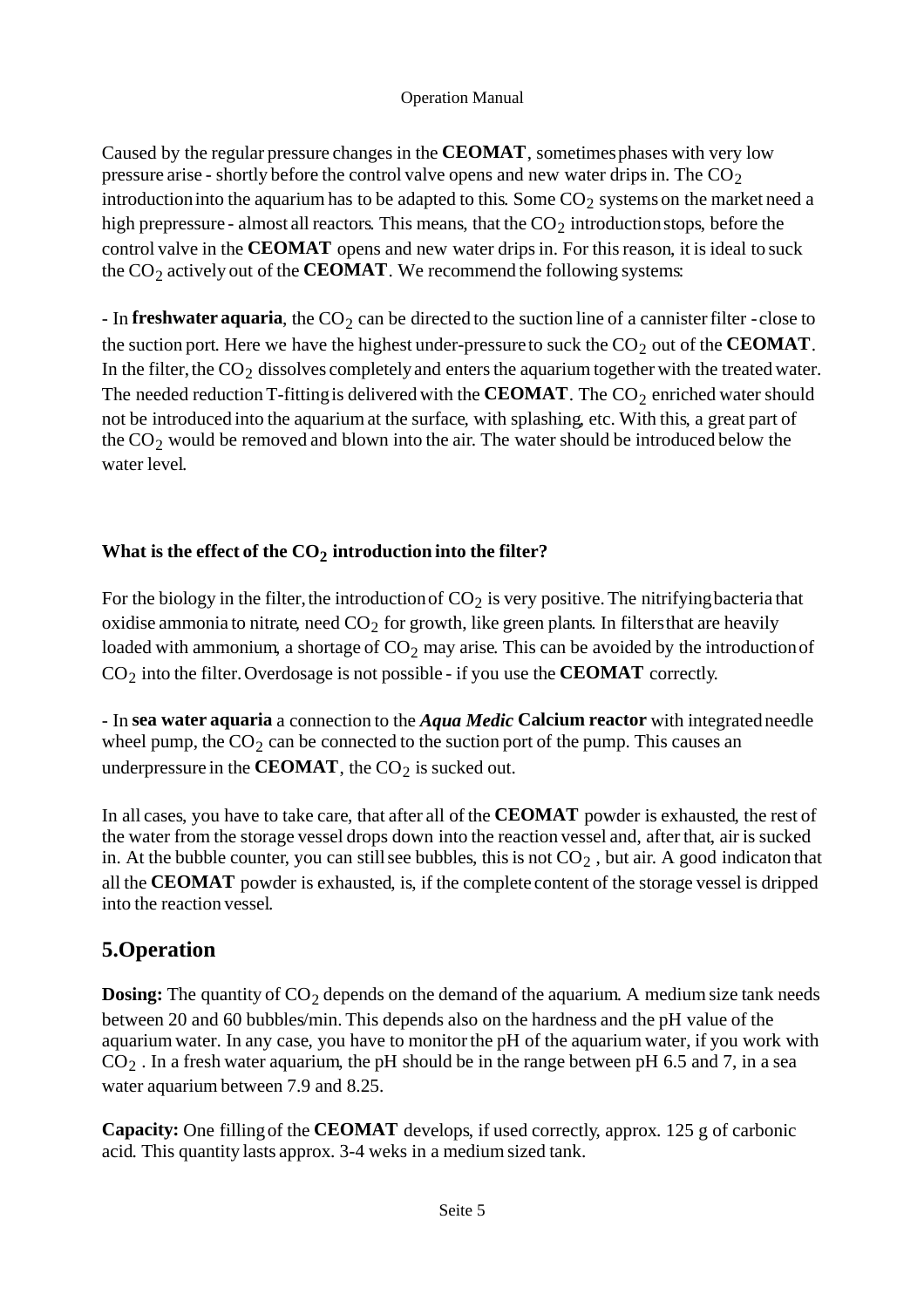One refill pack **CEOPACK** lasts for 2 **CEOMAT-**fillings, this is for 250 g carbonic acid.

## **6. Refilling, cleaning**

For refilling, the **CEOMAT** has to be demounted and cleaned. The  $CO<sub>2</sub>$  - powder has reacted with water to a viscid liquid. A part of the substance may cristalise and it seems that a part of the material has not yet reacted. Indeed, the reaction always runs completely. The material that has been wetted, reacts. One filling of the water storage vessel is enough for one run.

The reaction vessel has to be cleaned and dried carefully before refilling. Residues of water would start the reaction immediately, if they come in contact with the powder.

The control valve and the flow restrictor also have to be cleaned. First, they are flushed with water. Now, the storage vessel is filled and you allow a free dripping for approx. 30 seconds. This cleans the valve. Now the tank is emptied again.

All threads have to be cleaned from residues of the chemicals. If not, the vessels stick together and cannot easy be demounted. The refilling with chemicals and the new start is the same as mentioned above (chapter ..start").

## **7. Failures**

If used and cleaned carefully, the **CEOMAT** works trouble free for long time.

### **Trouble finding:**

### **The CEOMAT-filling is exhausted too early**:

- **CEOMAT** and all connections have to be tested for leakage and eventually tightened.

- the bubble quantity is too high - reduce it. (Attention! Too much  $CO<sub>2</sub>$  is dangerous for the aquarium!)

- CO2 escapes through the control valve into the upper water storage vessel (see below). The control valve does not close tight. Unscrew the valve, clean it with water and remount it. If it is still not tight, replace it against a new one (one replacement is delivered with the **CEOMAT**).

#### **Gas bubbles escape into the water storage vessel**:

- The control valve is not tight. The reason may be some clogging or it is damaged. Clean the valve with pure water and let it drip freely for 5 min. If it is still not tight, replace it.

### **The CEOMAT stops, no water drips down**: